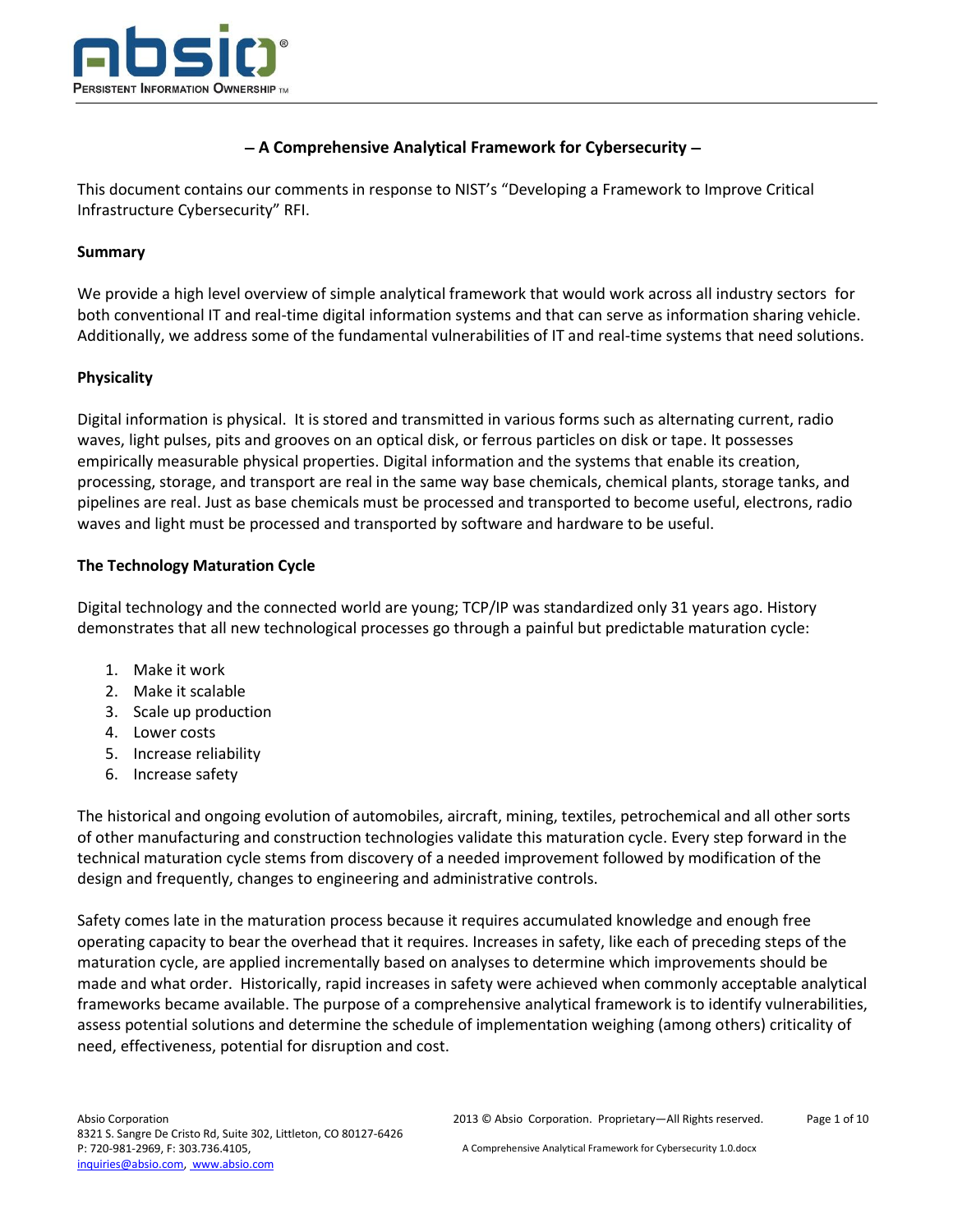# **Designs and Controls provide Safety**

Design comprehends the materials, energy, and processes that produce the output for which the system is built. Controls tell systems and humans how to operate. Engineering controls operate in the domain of physics; administrative controls operate in the domain of interactions between humans and systems. A car's gas pedal, brakes, and speedometer are engineering controls; speed limit signs, traffic laws, and driver training are administrative controls. Design and controls properly implemented provide safety in normal operation and in, non-normal operation, that is, operation in the event of failures or attacks.

# **Safety produces Security**

This is a critical distinction: Security can only be achieved when systems are safe. Security is the state achieved when adequate designs and controls consistently produce safety in all operating modes.

## **Current State**

Digital information systems not only work, they work exceedingly well. Usage rates are accelerating, costs are plummeting, and the technology is reliable enough to have permeated every part of our critical infrastructure *but digital technology has not yet been made safe*.

The current and potential costs of unsafety are rising, but a rigorous analytical framework to produce rational incremental implementation plans is absent. Other industries with complex processes use commonly accepted analytical frameworks (Failure Modes and Effects Analysis, Fault Tree Analysis, Probabilistic Risk Assessment, etc.) to guide their safety implementation plans, but the digital information industry, by and large does not.

Digital information and the systems that enable its creation, processing, storage, and transport possess physicality; we do not have to reinvent the wheel. We propose that a Level of Protection Analysis (LOPA) used for system safety analysis in the petrochemical industry, modified for digital information systems, is a suitable analytical framework to continuously assess critical infrastructure cybersecurity. LOPA provides a simple but effective framework for deciding if current protections are adequate or if more protections are needed, and it assists in choosing between alternates and implementation order.

## **What Are We Protecting?**

Ultimately, what we are protecting is *data*. Designs and controls for cybersecurity must protect against:

- 1. Exfiltration of Data: Copying usable data and putting it in the possession of one or more unauthorized persons.
- 2. Falsification of Data: Unacceptable alteration of data in storage-based systems (conventional IT) and realtime systems (industrial controls).
- 3. Disrupting the Flow of Data: Denial of service, physical interruption of communication links, signal jamming, and the like.
- 4. Destroying Data: The unrecoverable erasure of stored data.

Limiting the definition of what needs protecting to controlling access to the boxes data is stored in and the pipes that it is transported through (perimeter security) is insufficient. While perimeter security is required it is not sufficient.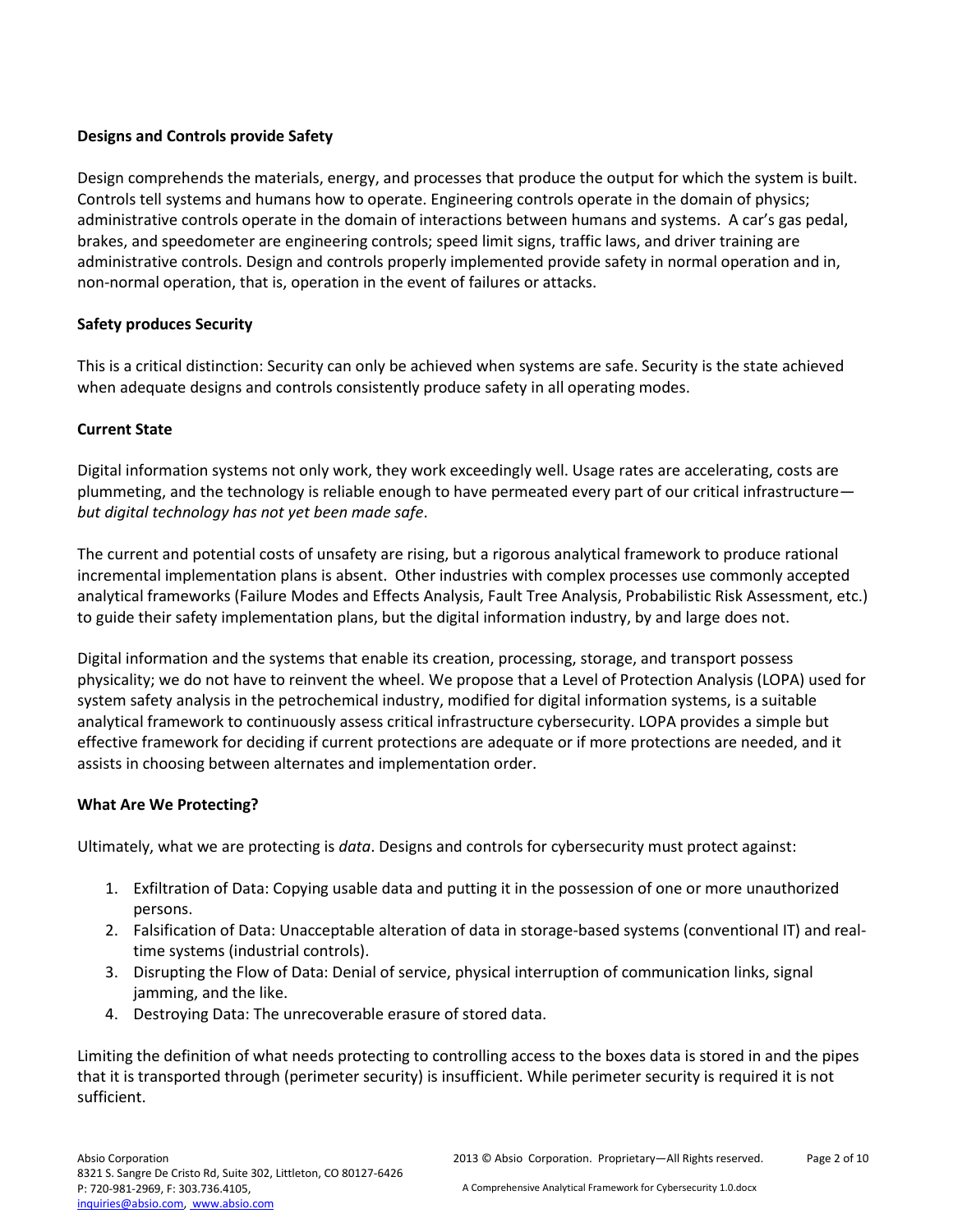

# **What is being attacked?**

One definition of "venue" is "the place of a crime or cause of action." We start by segmenting digital information systems into logical attack venues and their corresponding vulnerabilities. Some examples of venues and vulnerabilities are:

| People                                    | Vulnerabilities related to:<br>Policies/Instructions/Training<br><b>Social Engineering</b><br>٠                                                                                                           |
|-------------------------------------------|-----------------------------------------------------------------------------------------------------------------------------------------------------------------------------------------------------------|
| Data<br>Objects                           | Vulnerabilities related to:<br><b>Distribution controls</b><br>Audit<br>$\bullet$<br>Provenance                                                                                                           |
| Applications                              | Vulnerabilities related to:<br><b>Behavior Verification</b><br><b>Application Authentication</b><br><b>Source Authentication</b><br>Software patching and updating<br>$\bullet$                           |
| User Identification and<br>Authentication | Vulnerabilities related to:<br>Human user identification<br>System user identification<br>Host hardware identification<br>$\bullet$<br>Ongoing authentication of human and system users and host hardware |
| Provisioning                              | Vulnerabilities related to:<br>Mismatching devices to users<br>٠<br>Software installation<br>$\bullet$<br>Decommissioning (hardware, software and users)<br>$\bullet$                                     |
| I/O and Communications                    | Vulnerabilities related to:<br>Unauthorized sessions<br>$\bullet$<br>Unauthorized endpoints<br>$\bullet$<br>Eavesdropping<br>User I/O                                                                     |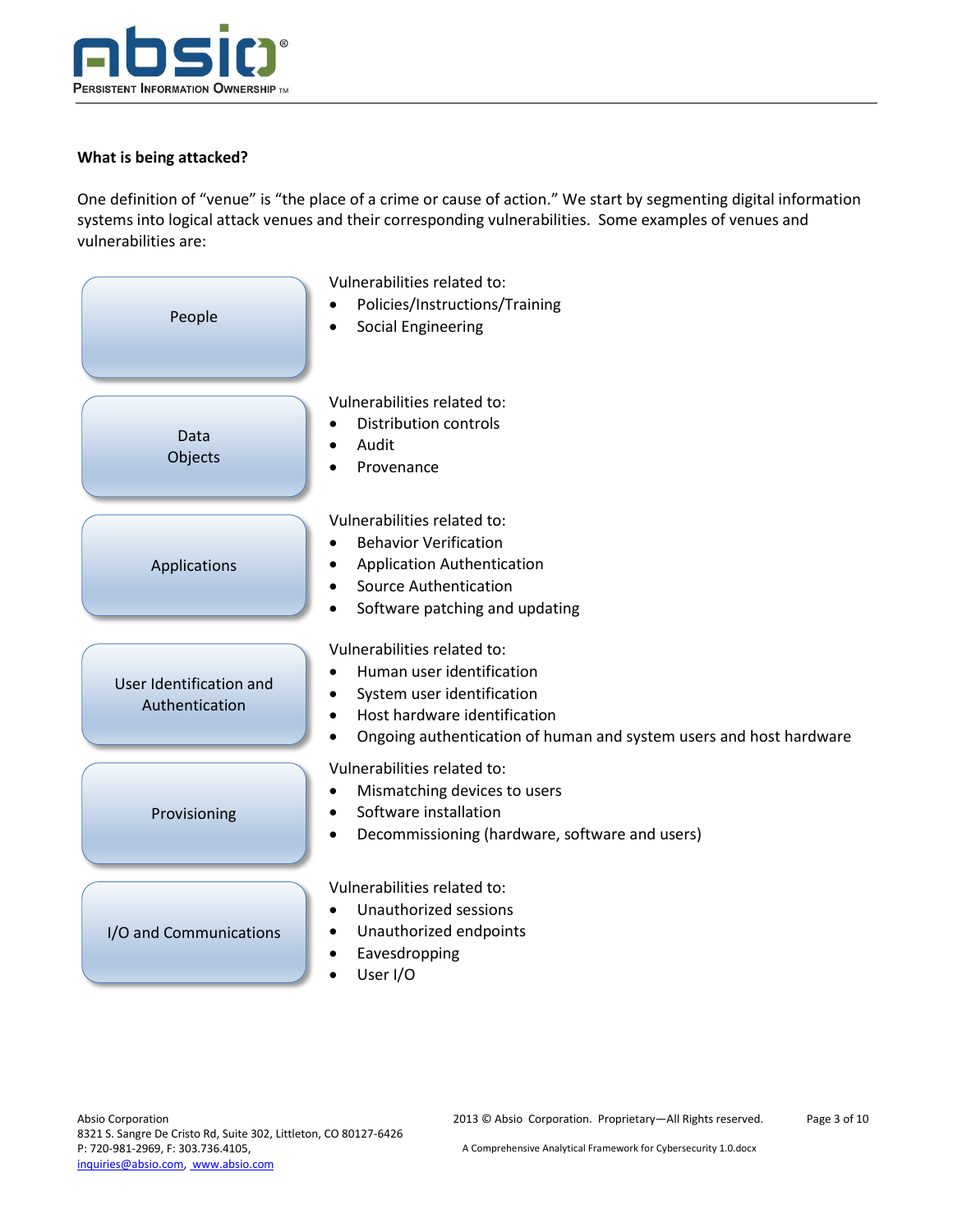

Operating System

Vulnerabilities related to:

- Unauthorized access to storage, memory, and processors
- . . . (too many others to list here)

#### **The LOPA Process**

- 1. A list of exploits is developed and a specific exploit is selected for examination.
- 2. Protections against the exploit are examined in the context of each protection layer and attack venue.
- 3. The results of each examination are evaluated to determine if existing protections are adequate, and if not, the efficacy, cost and time to implement modifications to existing protections, or implement new protections are determined.
- 4. An implementation plan consisting of protections to be modified or added, along with their costs and an implementation timeline is developed.



**Physical Protection**:

Protections afforded by static physical safeguards and/or physical actions are examined.

**Alarm Response**: Protections afforded by the actions taken in response to detections and alarms are examined.

## **Detection and Alarm**:

Protections afforded by exploit detection and alarms are delivered are examined.

**E&A Controls**: Protections afforded by engineering and administrative controls are examined.

**Design**: Vulnerabilities arising from the way the system, as built, are examined at the Design level. Design level changes usually require rebuilding or replacement.

Absio Corporation 8321 S. Sangre De Cristo Rd, Suite 302, Littleton, CO 80127-6426 P: 720-981-2969, F: 303.736.4105, inquiries@absio.com, www.absio.com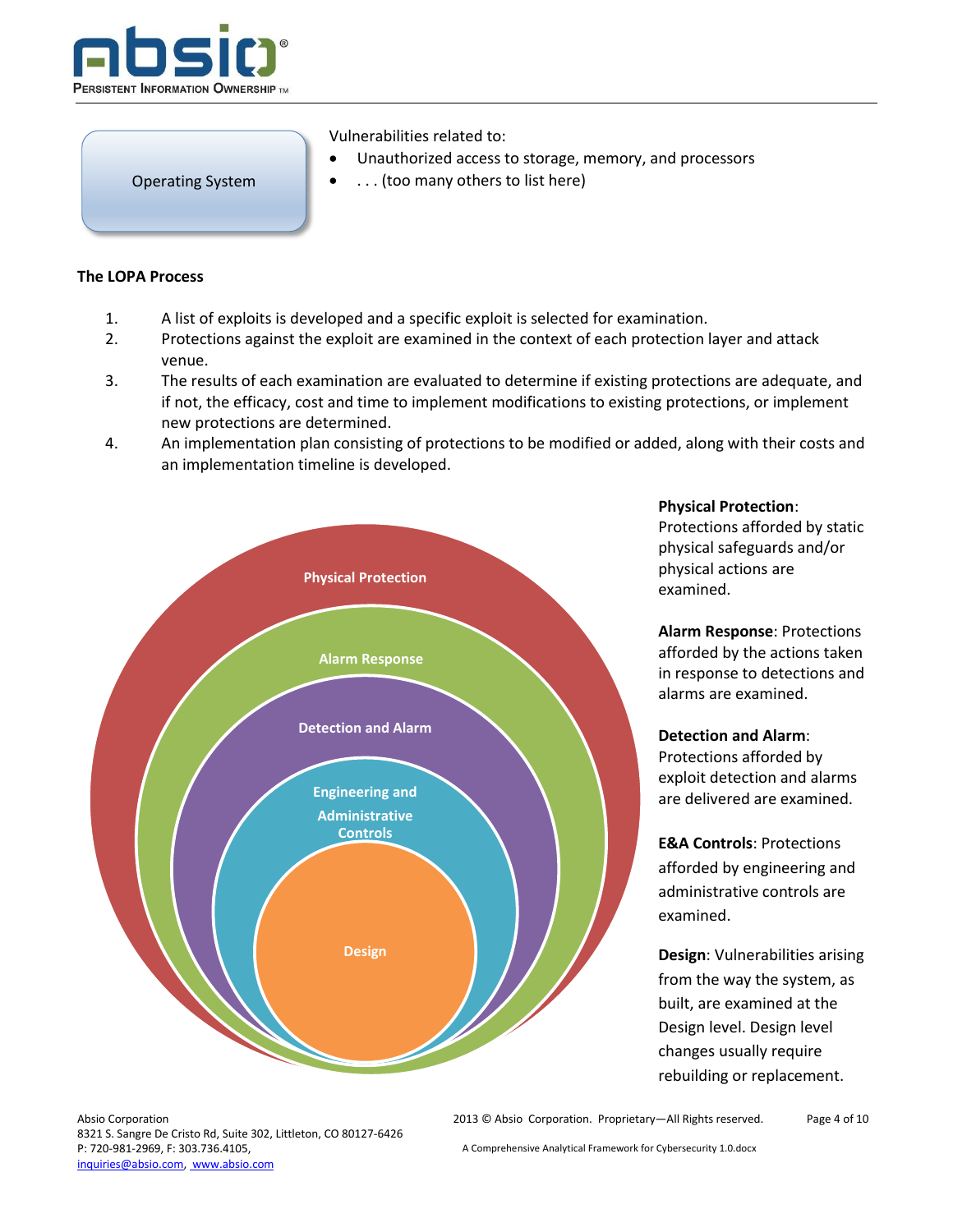

### **Core Attributes of the Layers of Protection**

- 1. **Independence:** The performance of a protection layer is not affected by the failure of other protection layers.
- 2. **Reliability**: The probability that protection will operate as intended.
- 3. **Auditability:** The ability to examine computer logs in order to validate proper operation of the protection and documentation pertaining to the design, inspection, maintenance, testing, used to achieve other core attributes.
- 4. **Access Security**: Measures taken to reduce the potential for unintentional or unauthorized changes.
- 5. **Change Management:** The process used to review, document, and approve modifications to a protected system other than "replacement in kind," prior to implementation.

### **Example Examination**

Once an exploit is selected, the process is to work within each intersection of a venue and a level of protection. If possible, all intersection should contain with current or needed protections. Some intersections will have multiple potential protections. The process is to list all current and potential protections, and begin a winnowing process based on efficacy, cost, timeline, and practicality. If no protections for a given exploit are needed, the rationale for that finding is recorded. If modified or new protections are needed, those that survive the winnowing process will be incorporated into an implementation plan.

Following are examples of an examination worksheet and a high-level list of protection needs.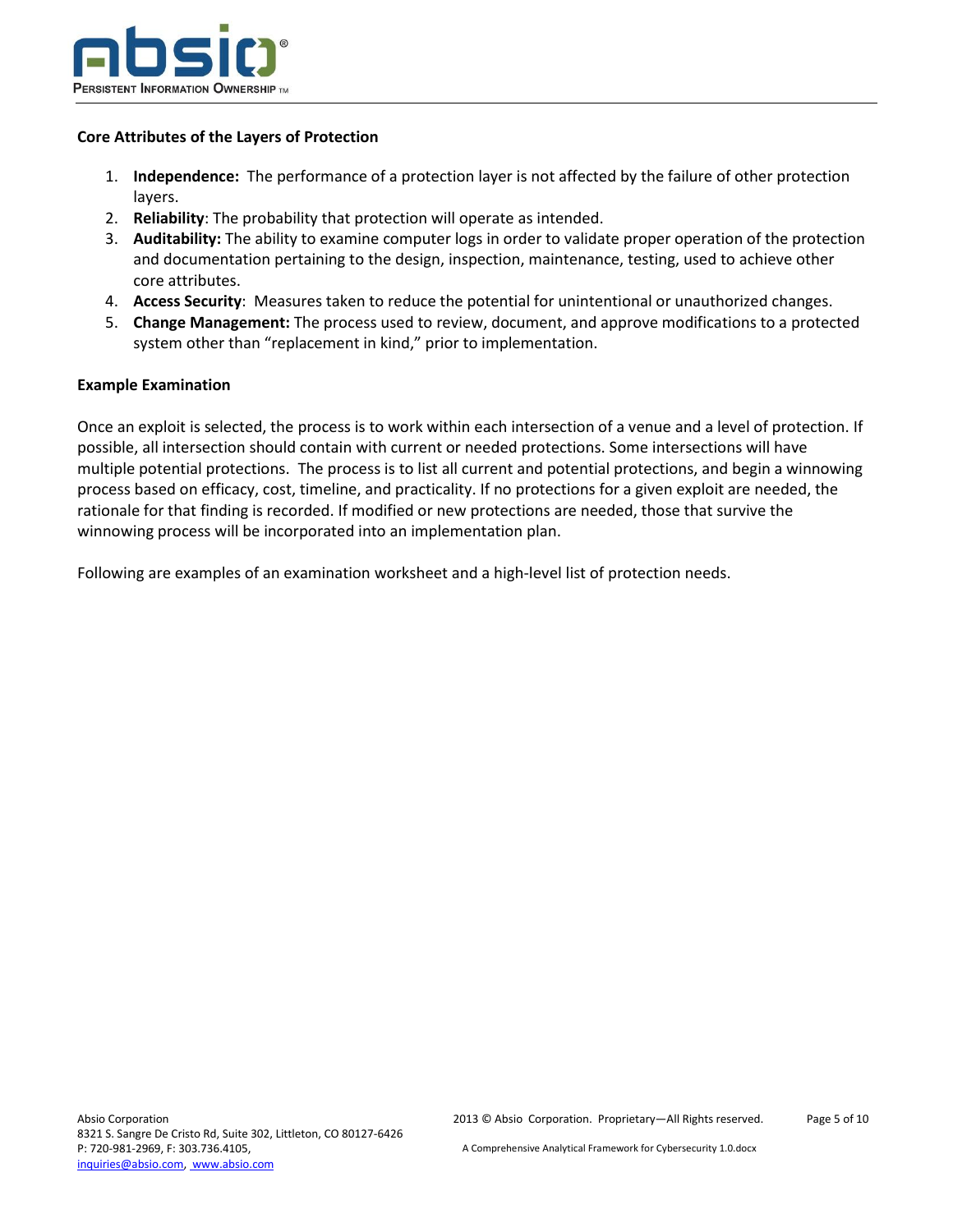

| Exploit: Unauthorized export of data by an authorized user via CD/DVD |              |                  |               |                   |                      |                 |              |
|-----------------------------------------------------------------------|--------------|------------------|---------------|-------------------|----------------------|-----------------|--------------|
| Venue $\rightarrow$                                                   | $V1$ :       | V2: Local I/O    | V3:           | V4: User          | V5: Applications     | V6: Data        | V7: People   |
| Level of                                                              | Operating    | And External     | Provisioning  | Identification/   |                      | Objects         |              |
| Protection $\downarrow$                                               | System       | Communications   |               | Authentication    |                      |                 |              |
| L1: Design                                                            | <b>Build</b> |                  |               |                   | <b>Build in data</b> | Build in object |              |
|                                                                       | granularly   |                  |               |                   | export controls      | level           |              |
|                                                                       | encrypted    |                  |               |                   | to applications      | distribution    |              |
|                                                                       | file system  |                  |               |                   |                      | control         |              |
|                                                                       |              |                  |               |                   |                      |                 |              |
| L2: Engineering                                                       |              |                  | <b>Issue</b>  | Log all user      | Add data export      | Add object      | Scan         |
| and                                                                   |              |                  | computers     | interactions with | controls to          | level           | personnel    |
| Administrative                                                        |              |                  | without       | discrete data     | applications         | distribution    | exiting the  |
| Controls                                                              |              |                  | CD/DVD Drives | objects           |                      | control         | facility     |
| L3: Detection                                                         |              |                  | Install real- | Provide           | Detect unusual       |                 |              |
| and Alarms                                                            |              |                  | time auditing | authenticated     | mass copies to       |                 |              |
|                                                                       |              |                  | application   | user data to logs | <b>CD</b>            |                 |              |
|                                                                       |              |                  |               |                   |                      |                 |              |
| L4: Alarm                                                             |              |                  |               | Revoke user       | Automatically        |                 |              |
| Response                                                              |              |                  |               | privileges on     | notify security      |                 |              |
|                                                                       |              |                  |               | device            | officer              |                 |              |
|                                                                       |              |                  |               |                   |                      |                 |              |
| L5: Physical                                                          |              | Disable external |               | Revoke user       | Remotely lock        |                 | Pat down all |
| Protection                                                            |              | USB to external  |               | facility access   | SCIF door            |                 | personnel    |
|                                                                       |              | CD/DVD drives    |               | privileges        |                      |                 | leaving the  |
|                                                                       |              |                  |               |                   |                      |                 | facility     |
| Authors: Mitch Tanenbaum, David Kruger                                |              | Locator: 1.1.1   |               | <b>Rev 1.0</b>    | Updated: 2011-04-10  |                 |              |

2013 © Absio Corporation. Proprietary—All Rights reserved.

Page 6 of 10

A Comprehensive Analytical Framework for Cybersecurity 1.0.docx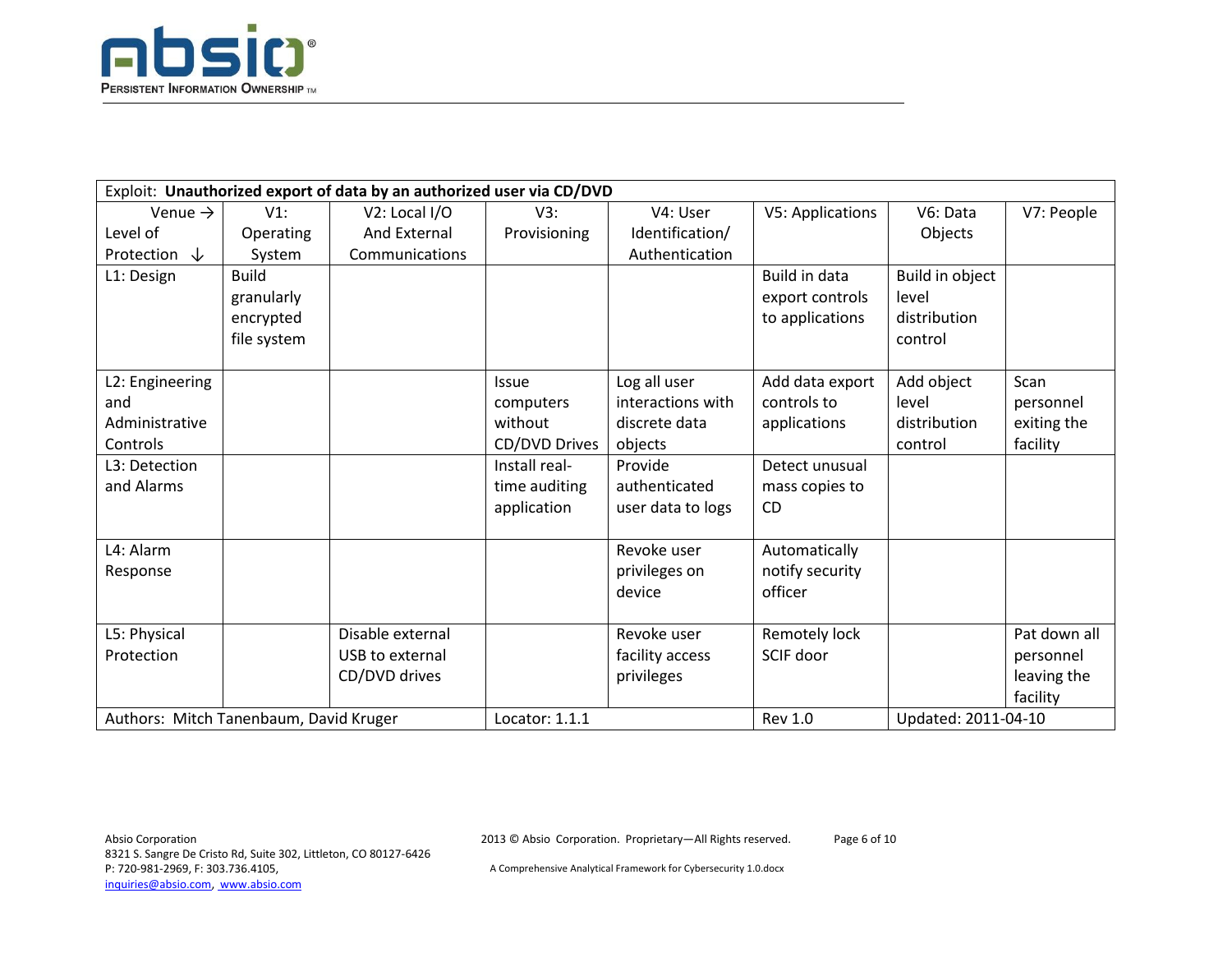

The list below contains some example vulnerabilities targeted for prevention, detection, and mitigation. Attack venues are on the left and vulnerabilities with solution requirement by Level of Protection are in the right. The list illustrates a high-level list of protection needs at each Level of Protection Analysis.

|                         | No direct controls on data                                                           |
|-------------------------|--------------------------------------------------------------------------------------|
|                         | Design: Fine-grained controls at the data object level                               |
| Data                    | E&A Controls: Applications must use object level controls. Information               |
| Objects                 | Assurance ensures appropriate object level controls are always used.                 |
|                         | Detection/Alarm: Unapproved object level access is denied and an<br>$\bullet$        |
|                         | alarm is generated.                                                                  |
|                         | Alarm Response: Determine if alarm is part of a pattern of behavior and<br>$\bullet$ |
|                         | if so escalate the alarm.                                                            |
|                         | Physical Protection: Distinct object level encryption.                               |
|                         | Applications that bypass security controls                                           |
|                         | Design: Applications must use an approved common security                            |
| Applications            | framework.                                                                           |
|                         | E&A Controls: Validate that each applications uses the approved                      |
|                         | common security framework.                                                           |
|                         | Detection/Alarm: Detect or thwart attempts to bypass common<br>$\bullet$             |
|                         | security framework and alarm appropriately.                                          |
|                         | Alarm Response: Device management terminates application<br>٠                        |
|                         | Physical Protection: N/A<br>٠                                                        |
|                         | Application identification and authentication                                        |
|                         | Design: Applications must authenticate before being allowed to access                |
| User Identification and | system resources.                                                                    |
| Authentication          | E&A Controls: Implement a robust application access control<br>$\bullet$             |
|                         | mechanism.                                                                           |
|                         | Detection/Alarm: Detect or thwart unapproved access and alarm<br>$\bullet$           |
|                         | appropriately.                                                                       |
|                         | Alarm Response: Deny unapproved access and notify administrator(s)<br>٠              |
|                         | Physical Protection: Implement software fingerprinting.                              |
|                         | <b>Unmanaged software changes</b>                                                    |
|                         | Design: Only approved changes can be implemented.                                    |
| Provisioning            | E&A Controls: Implement centrally controlled device management.                      |
|                         | Detection/Alarm: Detect or thwart unapproved changes and alarm                       |
|                         | appropriately.                                                                       |
|                         | Alarm Response: Approve change or revert to approved configuration                   |
|                         | Physical Protection: Implement software fingerprinting                               |
|                         | Eavesdropping                                                                        |
|                         | Design: All I/O and communications are provided a secure channel.<br>$\bullet$       |
| I/O and Communications  | E&A Controls: Set software defaults to use secure channels only.                     |
|                         | Detection/Alarm: Detect and report attempts to use unsecure channels.                |
|                         | Alarm Response: Device management system executes appropriate<br>٠                   |
|                         | response.                                                                            |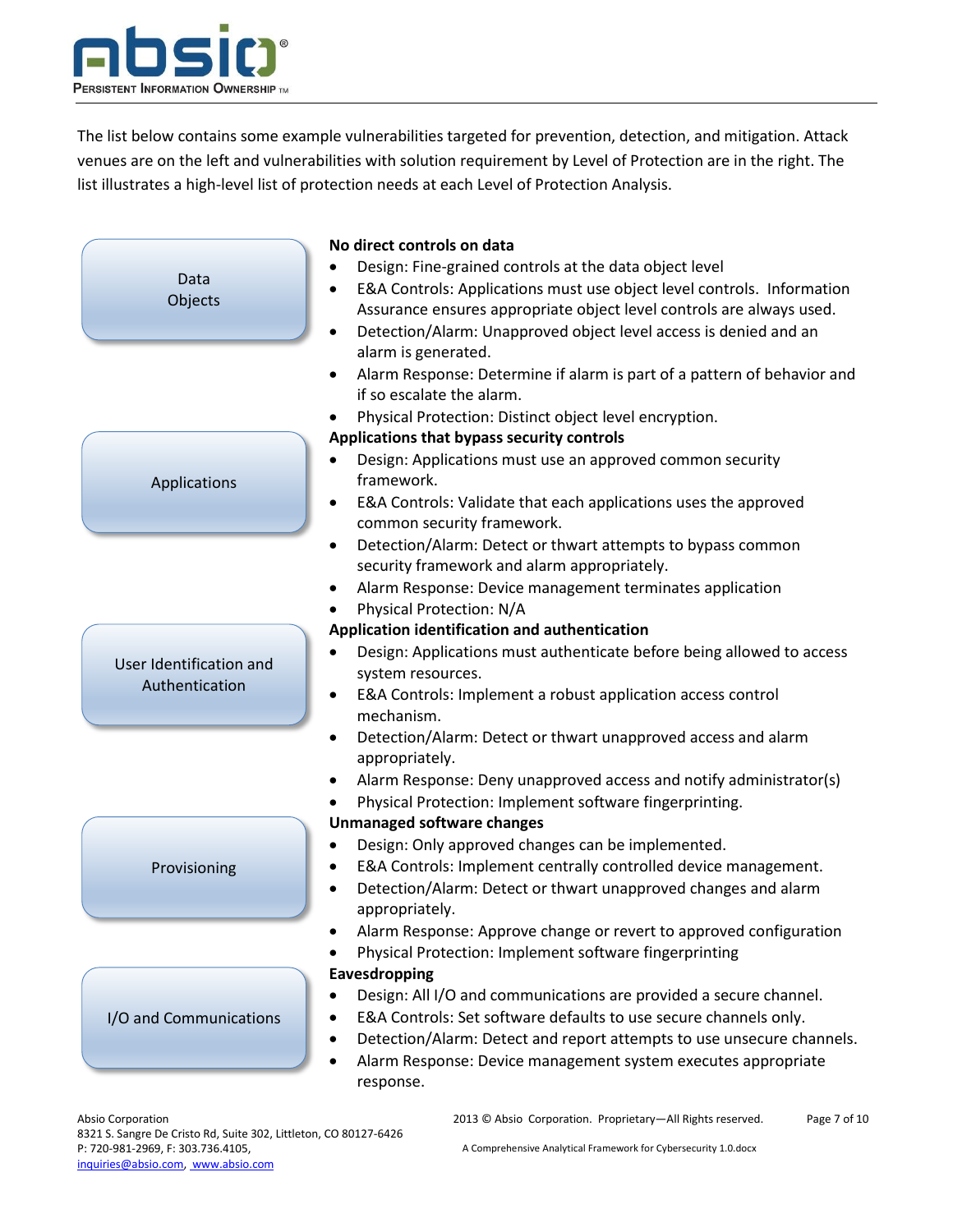

|                         | Physical Protection: Ensure cable plant is protected from unauthorized<br>modification.                                                                                                           |
|-------------------------|---------------------------------------------------------------------------------------------------------------------------------------------------------------------------------------------------|
|                         | <b>Operating System Configuration</b>                                                                                                                                                             |
| <b>Operating System</b> | Design: Create OS configuration(s) to match security requirements<br>E&A Controls: Disable select user controls to ensure that user changes<br>٠<br>cannot subvert the security profile of the OS |
|                         | Detection/Alarm: Ensure that any changes to the security are protected<br>٠<br>and generate an alarm.                                                                                             |
|                         | Alarm Response: Deny network access to devices with altered operating<br>$\bullet$<br>systems.                                                                                                    |
|                         | Physical Protection: Purchase only tamper-resistant devices.                                                                                                                                      |
|                         | <b>Supply Chain Vulnerabilities</b>                                                                                                                                                               |
| Hardware                | Design: Validate Reference Design and ensure implementation matches<br>reference design                                                                                                           |
|                         | E&A Controls: Ensure sufficient sampling and testing and implement<br>robust change management process                                                                                            |
|                         | Detection/Alarm: Create a robust process to report sampling variance<br>٠<br>or changes that bypass the change management process                                                                 |
|                         | Alarm Response: Create a robust process to respond appropriately and<br>$\bullet$<br>to escalate if needed to resolve the issue.                                                                  |

 Physical Protection: Ensure that controls are in place to maintain the integrity of hardware distribution (e.g. tamper-evident shipping containers)

LOPA analyses readily serves as an information sharing vehicle. The results of LOPA (with organizational identities redacted if needed) can and should be shared with other organizations operating in a similar environment. Shared LOPA can help with knowledge transfer and fine-tuning of protections as new cyber threats inevitably emerge. LOPA is designed for periodic use, that is, as condition change, i.e. changes to the IT or real-time computing environments or the emergency of new exploits, LOPA can be used to rapidly determine if additional protections are warranted.

However, it is not necessary to conduct LOPA before we can address the most pressing short term issues. In the next section we outline a few well-known fundamental vulnerabilities of IT and real-time systems; many, if not most, current exploits rely on them.

## **Some Things We Already Know**

It is not necessary to wait for the results of LOPA or any other analytical framework to know that these fundamental vulnerabilities must be resolved in order to reduce the current threat level. We suggest to NIST that identifying and publishing other similarly fundamental vulnerabilities would be helpful.

Please note that given the time constraints for submitting comments to NIST, the remainder of our commentary is not as well-organized or complete as we would like. However, as the perfect is often the enemy of the good, we included them with the hope that they will be helpful, albeit incomplete.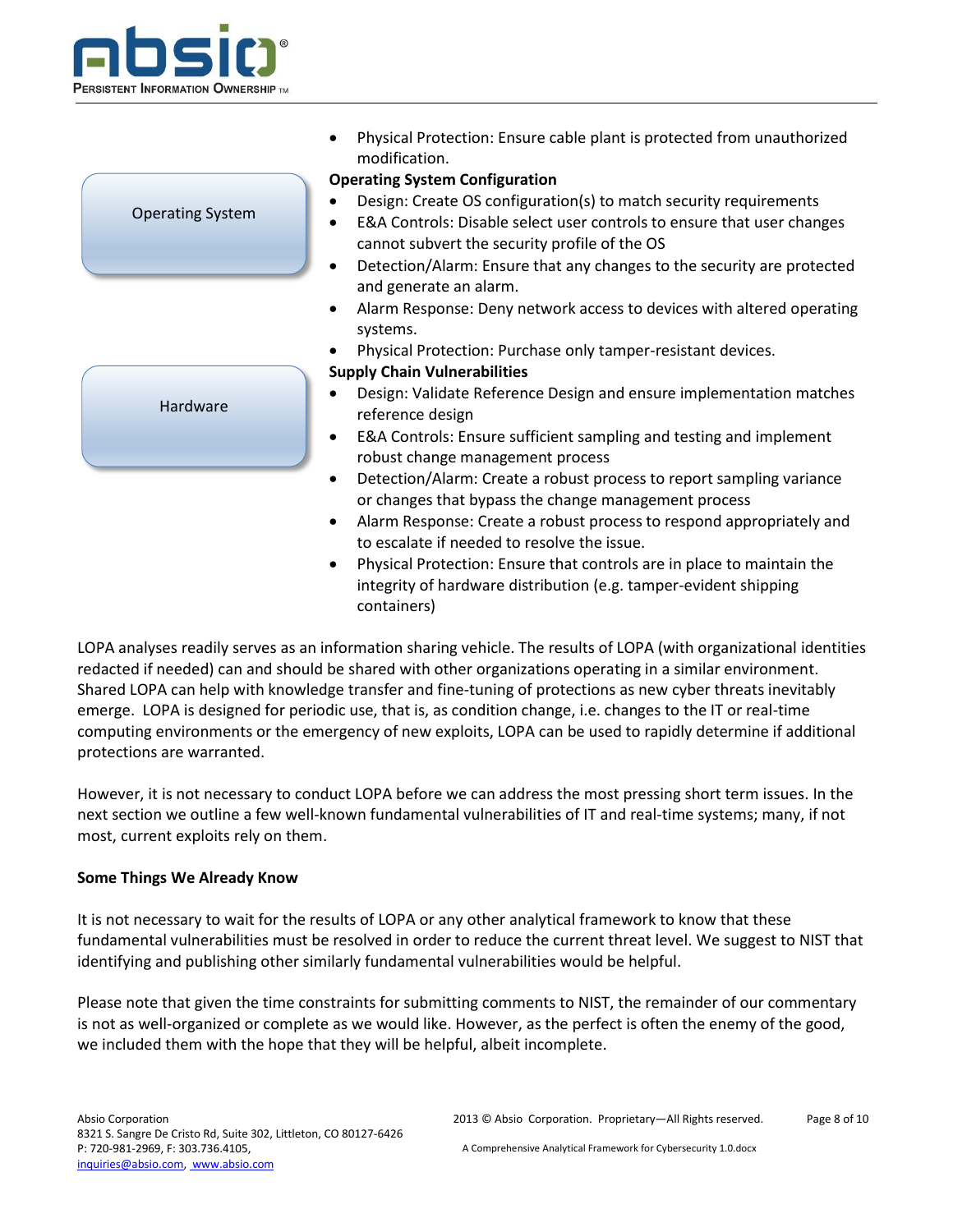

### **Fundamental Vulnerabilities of IT Systems – Data Exfiltration**

Illicitly exfiltrating data, that is, procuring copies of data such as personally identifiable financial and healthcare information, office files, copyrighted videos, music, books or games, trade secrets, confidential business and personal communications, diplomatic communiques, or military secrets is arguably the oldest and most common type of exploit. Exfiltration is common because IT systems permit anonymity and uncontrolled distribution of data.

Anonymity facilitates attackers in two ways. First, there is little chance that skilled attackers can be identified and consequently, there is little risk of reprisal. Second, permitting anonymity enables unauthenticated users, applications, or devices to exfiltrate data. Solutions must not permit anonymity; there is no logical reason to permit systems that store or transmit confidential information to allow use by an unauthenticated user, device, or application, or service.

Exfiltration capitalizes on uncontrolled distribution. Although the phrase uncontrolled distribution is not commonly used, we all know exactly what it is. Have you ever emailed a joke? If so, can you know with any certainty that the people you sent it are the only ones that received it? If those you originally sent it to subsequently distributed your joke to others, can you know who has the joke now? Can you know what devices your joke is stored on, or the last time your joke was viewed, or if your joke was altered and then sent to others? If you answered yes to the first question, you probably answered the rest with something like "I have no way of knowing. I intended, but cannot prove that the joke only went to the people I sent it to. I have no control, and therefore no visibility as to how, where, when, or by whom the joke was further distributed, altered, or where it is now stored." Now substitute "joke" with "confidential data"—that is the uncontrolled distribution problem.

Uncontrolled distribution starts with making a perfect copy of a digital object (a discrete bundle of ones and zeros) and then transporting the copy, not the original, to other devices. Unlike a physical object, there is no "empty space on the shelf" to indicate a data object was removed. Once an uncontrolled data object is distributed, whether by email, download, or copying to removable media, whether it was distributed intentionally or illicitly exfiltrated, control is lost.

In the near term (at least the next few years) data breaches are inevitable; currently available best practices and adherence to standards, even if fully implemented, are insufficient to prevent the distribution of uncontrolled data. Until solutions are implemented to facilitate controlled distribution, there is little chance that successful exfiltration attacks by outsiders and malicious insiders will be abated.

#### **Fundamental Vulnerabilities Real-Time Systems**

Real-time critical infrastructure systems are accuracy dependent; regulating temperatures, pressures, flows, and the like requires truthful data. Attacks have a common goal: falsification of real-time data.

Current real-time communications are easy to falsify because controls systems permit *observability* and *anonymity*. Real-time communication protocols are publicly available; if attackers can eavesdrop on real-time communications, they can discern, where, when, and how to inject false signals. One obvious solution (there may be others) is to distinctly encrypt each communication so that eavesdropping or injecting false signals requires attackers to break encryption *in real-time*. While theoretically possible, it would be difficult and expensive.